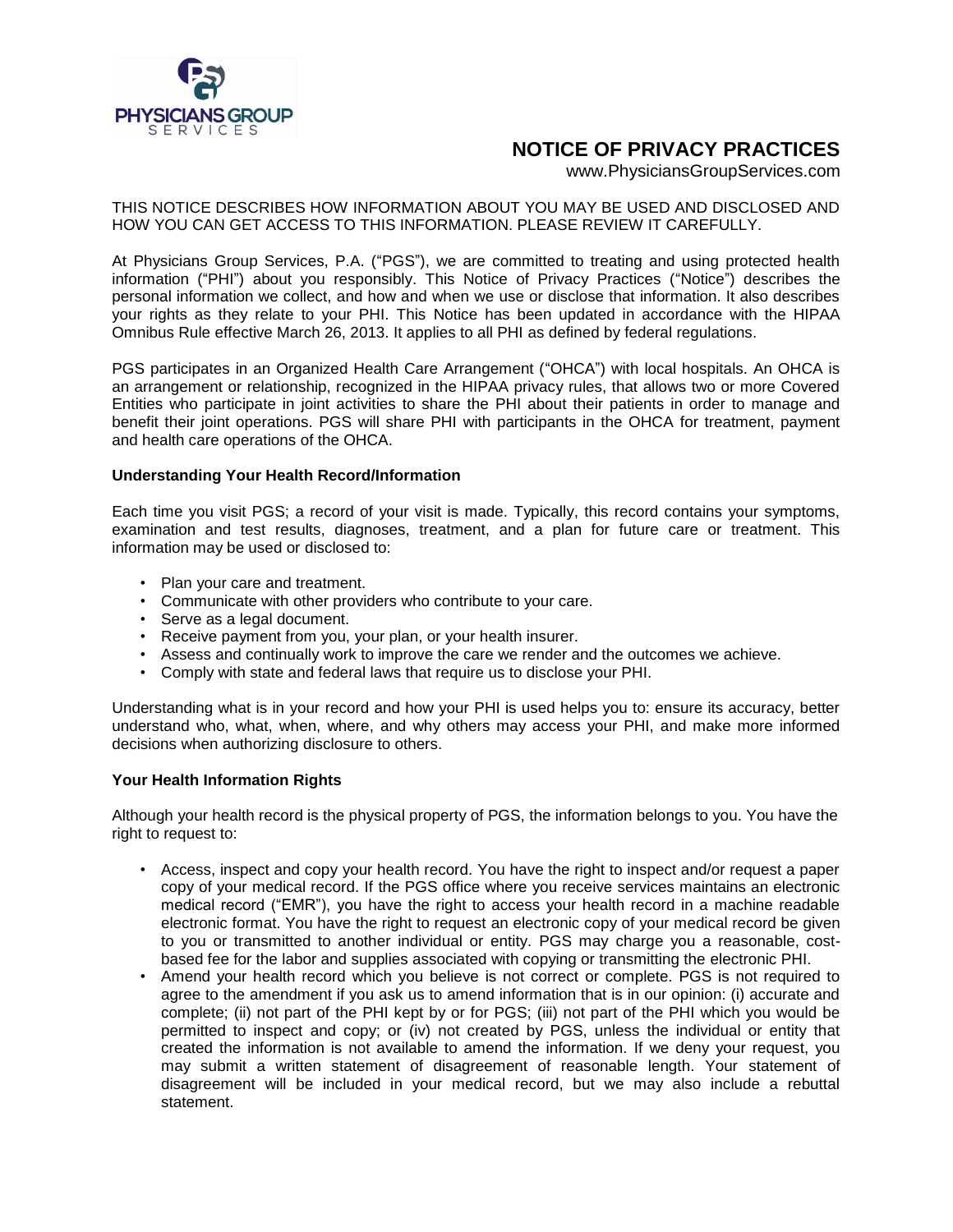

Continued... NOTICE OF PRIVACY PRACTICES - CONTINUED (P. 2 OF 5)

- Obtain a written accounting of certain non-routine disclosures of your PHI. We are not required to list certain disclosures, including (i) disclosures made for treatment, payment, and health care operations purposes, (ii) disclosures made with your authorization, (iii) disclosures made to create a limited data set, and (iv) disclosures longer than six (6) years prior to the date of your request. If the PGS office where you receive services maintains your medical records in an EMR system, you may request that the accounting include disclosures for treatment, payment and health care operations for the three (3) years prior to the date of such request. You must submit your request in writing to the Privacy Officer. The first list you request within a 12-month period is free of charge, but PGS may charge you for additional lists within the same 12-month period. PGS will notify you of the costs involved with additional requests, and you may withdraw your request before you incur any costs.
- Communications of your PHI by alternative means (e.g. e-mail) or at alternative locations (e.g. post office box).
- Place a restriction to certain uses and disclosures of your information. In most cases PGS is not required to agree to these additional restrictions, but if PGS does, PGS will abide by the agreement (except in certain circumstances where disclosure is required or permitted, such as an emergency, for public health activities, or when disclosure is required by law). PGS must comply with a request to restrict the disclosure of PHI to a health plan for purposes of carrying out payment or health care operations if the PHI pertains solely to a health care item or service for which we have been paid out of pocket in full.
- Revoke your authorization to use or disclose PHI except to the extent that action has already been taken.

## **Our Responsibilities**

PGS is required to:

- Maintain the privacy of your PHI.
- Provide you with this Notice as to our legal duties and privacy practices with respect to information we collect and maintain about you.
- Abide by the terms of the Notice currently in effect.
- Notify you in writing if we are unable to agree to a requested restriction.
- Accommodate reasonable requests you may have to communicate PHI by alternative means or at alternative locations.
- Notify you in writing of a breach where your unsecured PHI has been accessed, acquired, used or disclosed to an unauthorized person. "Unsecured PHI" refers to PHI that is not secured through the use of technologies or methodologies that render the PHI unusable, unreadable, or indecipherable to unauthorized individuals.

We reserve the right to change our practices and to make the new provisions effective for all PHI we maintain. Should our information practices change, such revised Notices will be made available to you.

We will not use or disclose your PHI without your written authorization, except as described in this Notice.

### **For More Information or to Report a Problem**

If you have questions and would like additional information, you may contact:

Privacy Officer Coastal Corporate 2700 Riverside Avenue, Suite 3 Jacksonville, FL 32205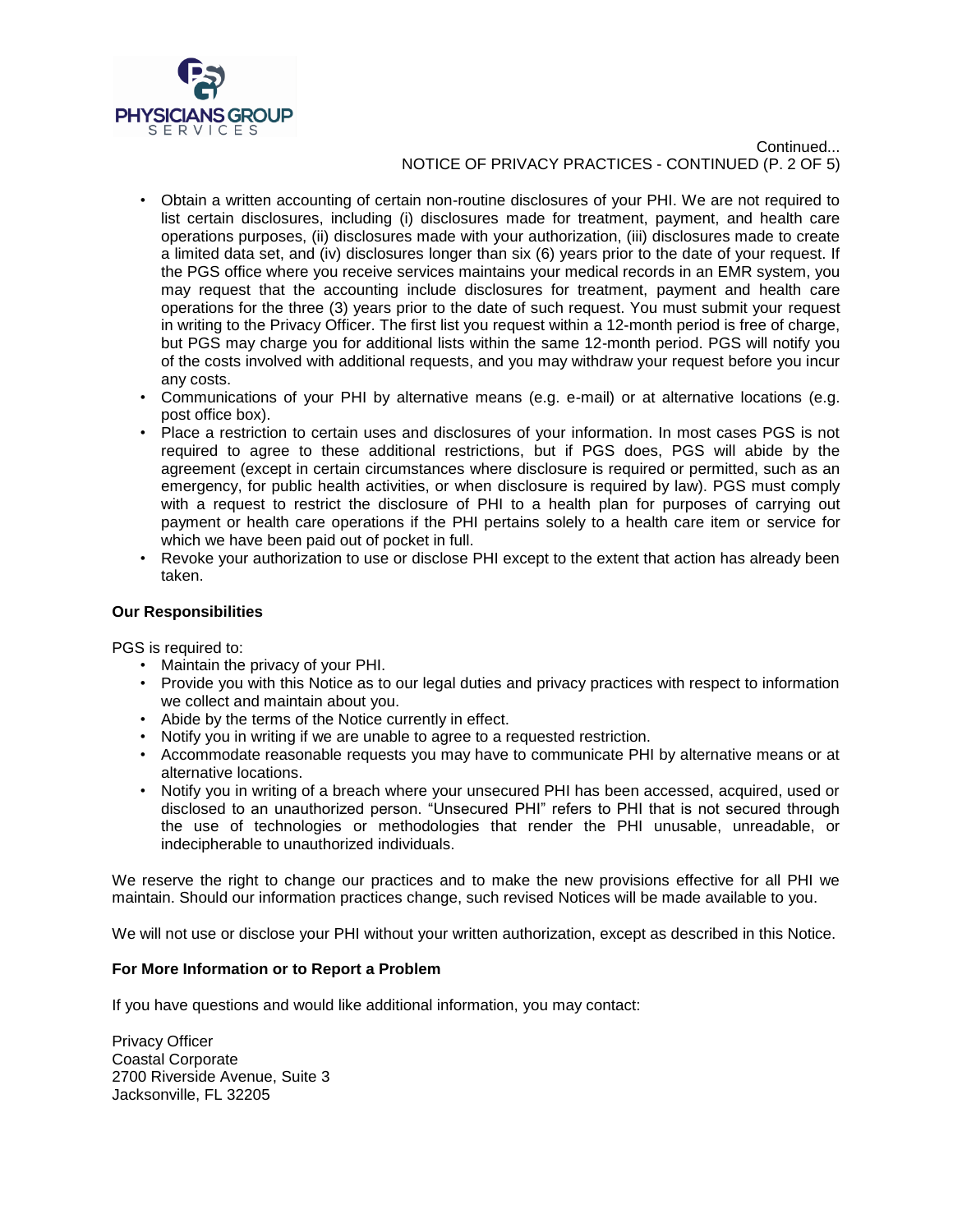

Continued... NOTICE OF PRIVACY PRACTICES - CONTINUED (P. 3 OF 5)

If you believe your privacy rights have been violated, you can file a written complaint with PGS's Privacy Officer, or with the Office for Civil Rights, U.S. Department of Health and Human Services. Upon request, the Privacy Office will provide you with the address. There will be no retaliation for filing a complaint with either the Privacy Officer or the Office for Civil Rights.

*Treatment:* Information obtained by a nurse, physician, or other member of your health care team will be recorded in your medical record and used to determine the course of treatment that should work best for you. To promote quality care, PGS operates an EMR. This is an electronic system that keeps PHI about you.

PGS may also provide a subsequent healthcare provider with PHI about you (e.g., copies of various reports) that should assist him or her in treating you in the future. PGS may also disclose PHI about you to, and obtain your PHI from, electronic PHI networks in which community healthcare providers may participate to facilitate the provision of care to patients such as yourself.

PGS may use a prescription hub which provides electronic access to your medication history. This will assist PGS health care providers in understanding what other medications may have been prescribed for you by other providers.

*Payment:* A bill may be sent to you or a third-party payer. The information on or accompanying the bill may include information that identifies you, diagnosis, procedures, and supplies used.

*Health Care Operations:* We may use information in your health record to assess the care and outcomes in your case and others like it. This information will then be used in an effort to continually improve the quality and effectiveness of the health care and service we provide.

*Business Associates:* We may contract with third parties to perform functions or activities on behalf of, or certain services for, PGS that involve the use or disclosure of PHI and disclose your PHI to our business associate so that they can perform the job we've asked them to do. We require the business associate to appropriately safeguard your information.

*Notification:* We may use or disclose information to notify or assist in notifying a family member, personal representative, or another person responsible for your care, your location, and general condition.

*Communication from Offices:* We may call your home or other designated location and leave a message on voice mail, in reference to any items that assist PGS in carrying out Treatment, Payment and Health Care Operations, such as appointment reminders, insurance items and any call pertaining to your clinical care. We may mail to your home or other designated location any items that assist PGS in carrying out Treatment, Payment and Health Care Operations, such as appointment reminders, patient satisfaction surveys and patient statements.

*Communication with Family/Personal Friends:* Health professionals, using their best judgment, may disclose to a family member, other relative, close personal friend or any other person you identify, PHI relevant to that person's involvement in your care or payment related to your care. When a family member(s) or a friend(s) accompany you into the exam room, it is considered implied consent that a disclosure of your PHI is acceptable.

*Open Treatment Areas:* Sometimes patient care is provided in an open treatment area. While special care is taken to maintain patient privacy, others may overhear some patient information while receiving treatment. Should you be uncomfortable with this, please bring this to the attention of our Privacy Officer.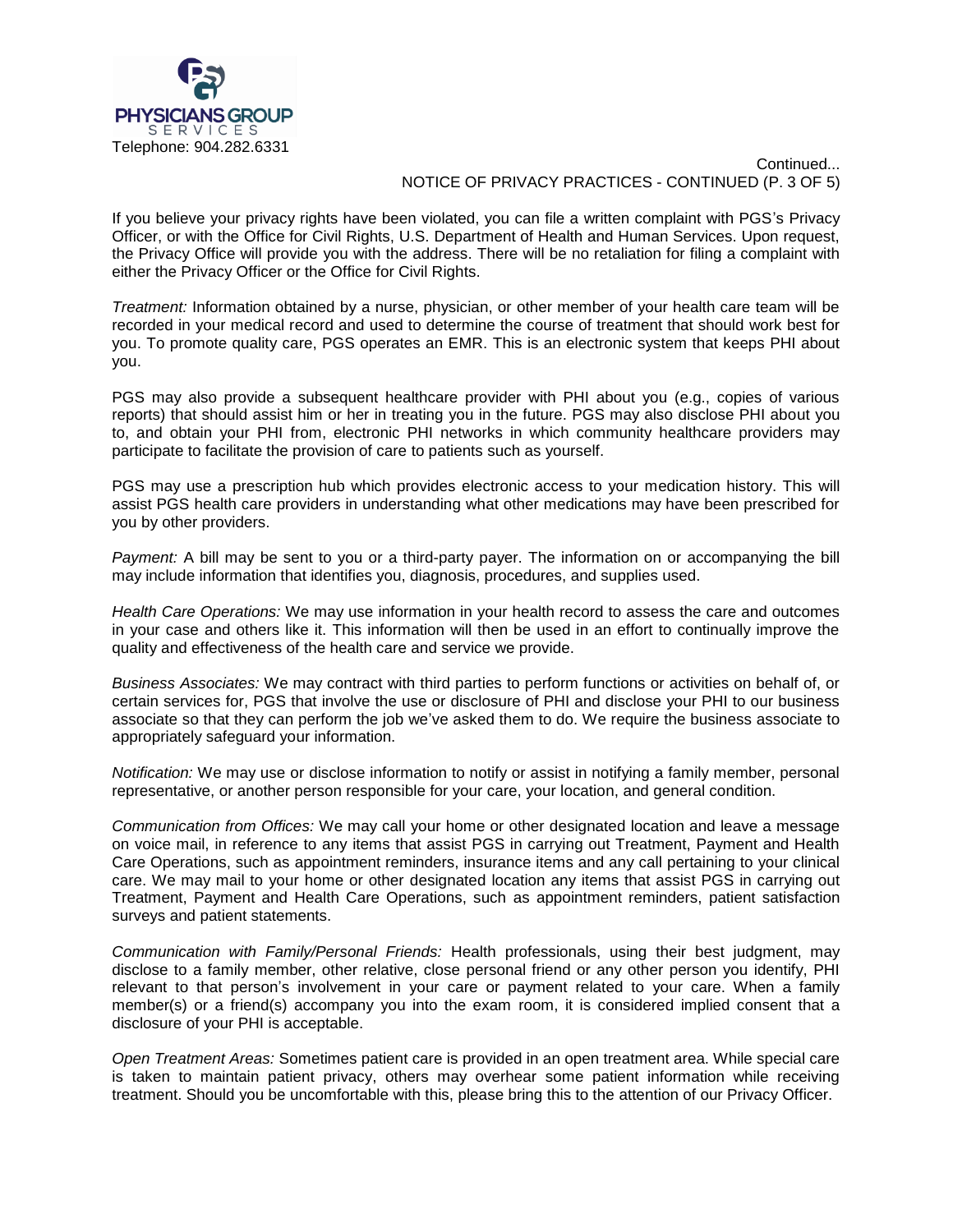

*Continued... NOTICE OF PRIVACY PRACTICES - CONTINUED (P. 4 OF 5)*

*To Avert a Serious Threat to Health or Safety:* We may use your PHI or share it with others when necessary to prevent a serious threat to your health or safety, or the health or safety of another person or the public.

*Research:* We may disclose information to researchers when their research has been approved by an institutional review board that has reviewed the research proposal and established protocols to ensure the privacy of your PHI. Even without that special approval, we may permit researchers to look at PHI to help them prepare for research, for example, to allow them to identify patients who may be included in their research project, as long as they do not remove, or take a copy of, any PHI. We may use and disclose a limited data set that does not contain specific readily identifiable information about you for research. But we will only disclose the limited data set if we enter into a data use agreement with the recipient who must agree to (1) use the data set only for the purposes for which it was provided, (2) ensure the security of the data, and (3) not identify the information or use it to contact any individual. PGS may use a single compound authorization to combine conditioned and unconditioned authorizations for research (e.g. participation in research studies, creation or maintenance of a research database or repository), provided the authorization: (i) clearly differentiates between the conditioned (provision of research related treatment is conditioned on the provision of a written authorization) and unconditioned research components; and (ii) provides the individual with an opportunity to opt in to the unconditioned research activities.

*Coroners, Medical Examiners and Funeral Director:* In the unfortunate event of your death, we may disclose your PHI to a coroner or medical examiner. This may be necessary, for example, to determine the cause of death. We may also release this information to funeral directors as necessary to carry out their duties.

*Deceased Individuals:* In the unfortunate event of your death, we are permitted to disclose your PHI to your personal representative and your family members and others who were involved in the care or payment for your care prior to your death, unless inconsistent with any prior expressed preference that you provided to us. PHI excludes any information regarding a person who has been deceased for more than 50 years.

*Organ Procurement Organizations:* Consistent with applicable law, we may disclose PHI to organ procurement organizations, federally funded registries, or other entities engaged in the procurement, banking, or transplantation of organs for the purpose of tissue donation and transplant.

*Marketing:* We may contact you by mail, e-mail or text to provide information about treatment alternatives or other health-related benefits and services that may be of interest to you. However, we must obtain your prior written authorization for any marketing of products and services that are funded by third parties. You have the right to opt-out by notifying us in writing.

*Fund Raising:* We may contact you as part of a fund-raising effort. We may also disclose certain elements of your PHI, such as your name, address, phone number and dates you received treatment or services at PGS, to a business associate or a foundation related to PGS so that they may contact you to raise money for PGS. If you do not wish to receive further fundraising communications, you should follow the instructions written on each communication that informs you how to be removed from any fundraising lists. You will not receive any fundraising communications from us after we receive your request to opt out, unless we have already prepared a communication prior to receiving notice of your election to opt out.